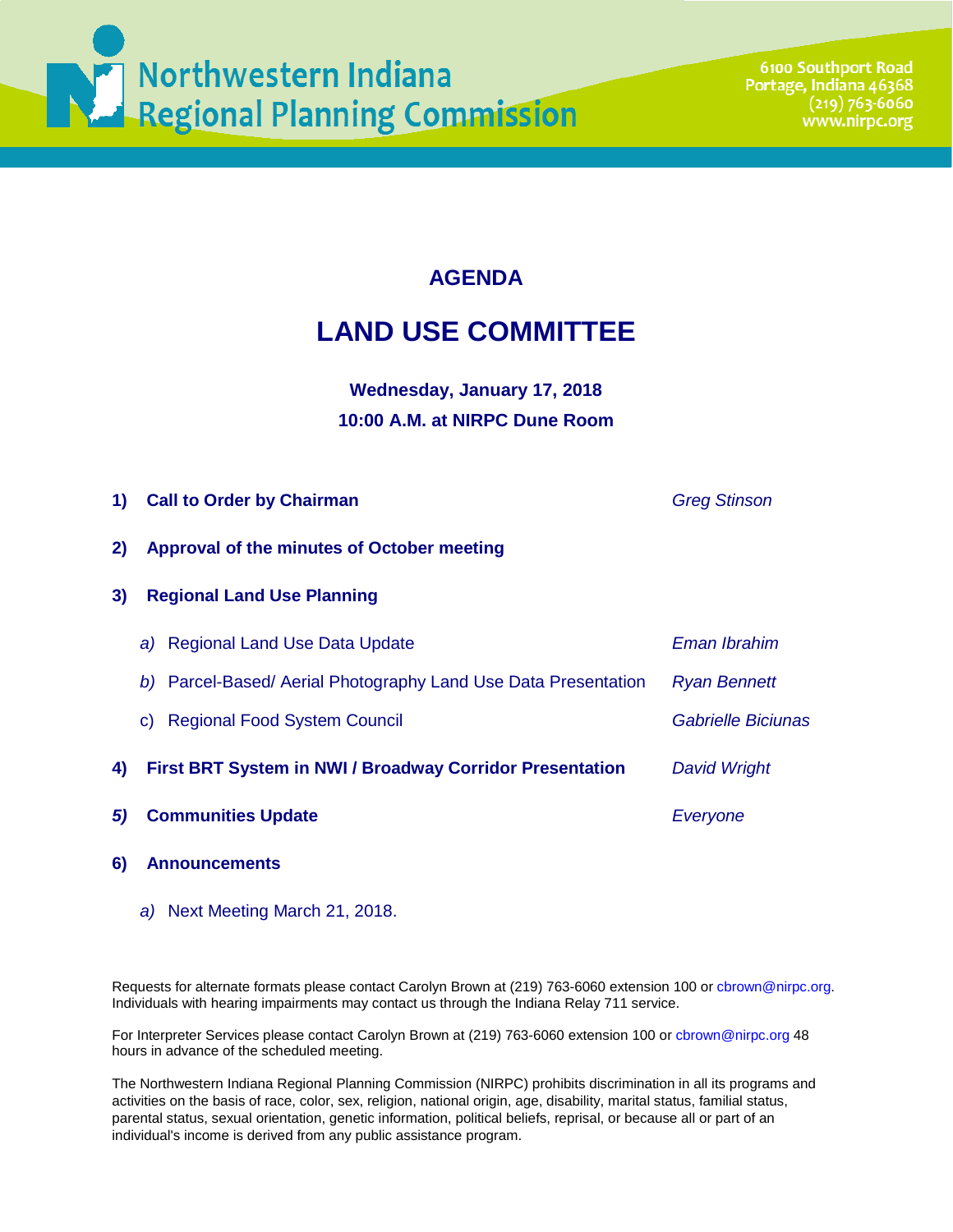#### **Land Use Committee Meeting**

Wednesday, October 18, 2017

**Members & Visitors:** Greg Stinson, Justin Kiel, George Malis, George Topoll, Nick Bellar, Brian Poland, Sergio Mendoza, David Wright, A J Monroe

**NIRPC Staff:** Eman Ibrahim, Gabrielle Biciunas, Stephen Sostaric, Scott Weber Carolyn Brown

#### **Call to Order by Chairman**

Chairman Stinson called the meeting to order at 10:03 a.m.

#### **Approval of the minutes of June 21, 2017 Meeting**

On motion by \_\_\_\_\_\_\_\_\_\_\_, seconded by \_\_\_\_\_\_\_\_\_\_, the June 21, 2017 minutes were approved as presented.

#### **Regional Land Use Planning**

**a. US 30 Coalition –**Stephen Sostaric, NIRPC

Gave an overview of The US 30 Coalition, which meets every couple of months, and was formed to create a Freeway on US 30. This Coalition is looking to eliminate number of stop lights. There are two representatives from each county. The project area begins from the intersection of State Road 49 and US 30 in Valparaiso, east to the Ohio State Line. One of the goals is to provide that good connection to Toll Rd I-94 through State Rd 49. The aim of this project is to promote safety and economic benefits.

#### **b. Regional Corridor Study Implementation –** Eman Ibrahim, NIRPC

This study was adopted last year by the Commission. We were looking at how to group and connect roads. There are thirteen interchanges along 80/94 but only five of them are connected to US 30. Criteria were developed and utilized to rank high priorities corridors to improve congestion in the region. This information is on NIRPC's Website.

#### Scott Weber, NIRPC

He presented a proposal on connecting Main St. to Illinois. Three different scenarios were looked at. A regular two lane cross section, a two lane with continuing left turn lane and a four lane facility. Only the four lane facility was able to reduce congestion.

#### **Applying Sensible Growth in your Community Presentation –** Eman Ibrahim, NIRPC

NIRPC published the Sensible Tools Handbook in 2007 to help the Commissioners planners, developers, and Mayors make right decisions for their communities involving planning, redevelopment, roads, housing, and green infrastructures. It's a tool for leaders who don't have a background for planning. Another training for Commissioners and city Leaders will be scheduled in the future. This workbook is also located on NIRPC's website.